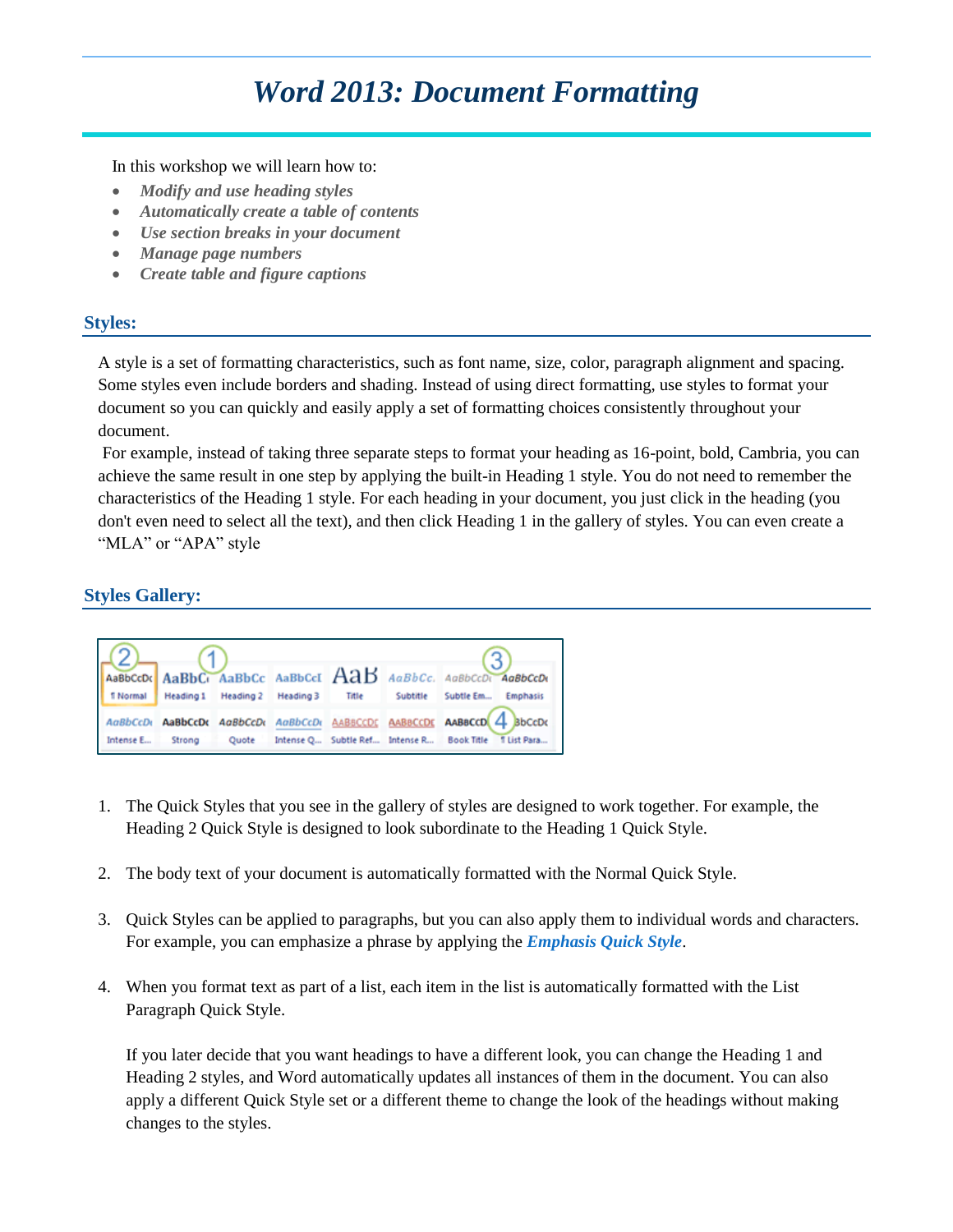#### <span id="page-1-0"></span>**Types of Styles:**

#### <span id="page-1-1"></span>Character styles

- Character styles contain formatting characteristics that can be applied to text, such as font name, size, color, bold, italic, underline, borders, and shading.
- Character styles **do not include** formatting that affects paragraph characteristics, such as line spacing, text alignment, indentation, and tab stops.
- *Try it out:* To apply a character style, you select the text that you want to format, and then you click the character style that you want.

#### <span id="page-1-2"></span>Paragraph styles

- A paragraph style includes everything that a character style contains, but it also controls all aspects of a paragraph's appearance, such as text alignment, tab stops, line spacing, and borders.
- *Try it out*: To apply a paragraph style, you select the paragraphs that you want to format, and then you click the paragraph style you want.

**Note**: To select a single paragraph for applying a paragraph style, you can click anywhere in the paragraph. To select more than one paragraph, click anywhere in the first paragraph and drag to anywhere in the last paragraph that you want to select. You do not need to select the entire paragraph.

#### <span id="page-1-3"></span>Linked styles

A linked style behaves as either a character style or a paragraph style, depending on what you select. When you select or click in a paragraph and apply a linked style, the style is applied to the whole paragraph. When you select a word or phrase and apply a linked style, the style is applied only to the selected text.

*Try it out:* in the sample document select a paragraph and try applying a couple of the styles then select one or two words and apply a style to them.

#### <span id="page-1-4"></span>**Styles, Quick Style sets, and Themes**

When you use styles to format your document, the style definitions interact with Quick Style sets and theme settings to provide many combinations of cohesive, professional-looking designs.

*Quick Style Sets:* After you apply styles, you can quickly change the look of the document to suit your needs by choosing the Quick Style set that you like.

| ਣਾ                        |                           | <b>FILE</b>                | HOME                                                                                                                                                                                    | INSERT                                                                                                                                                                                                                                                              | <b>DESIGN</b>                                                                                                                                                                         | PAGE LA                                                                                                                                                      |
|---------------------------|---------------------------|----------------------------|-----------------------------------------------------------------------------------------------------------------------------------------------------------------------------------------|---------------------------------------------------------------------------------------------------------------------------------------------------------------------------------------------------------------------------------------------------------------------|---------------------------------------------------------------------------------------------------------------------------------------------------------------------------------------|--------------------------------------------------------------------------------------------------------------------------------------------------------------|
| <b>Linked styles</b>      | Linked styles             | $\underline{\mathbf{A}}$ a | <b>This Document</b>                                                                                                                                                                    |                                                                                                                                                                                                                                                                     |                                                                                                                                                                                       |                                                                                                                                                              |
| A linked style behaves    | A linked style beh        |                            | Title                                                                                                                                                                                   |                                                                                                                                                                                                                                                                     |                                                                                                                                                                                       |                                                                                                                                                              |
| When you select or click  | When you select o         | Themes                     | Heading 1<br>timolar based talk, the calleries: include                                                                                                                                 |                                                                                                                                                                                                                                                                     |                                                                                                                                                                                       |                                                                                                                                                              |
| When you select a word    | When you select a         | $\overline{\phantom{a}}$   | icans that are designed to coordinate with<br>the counsel had of some domested. You<br>can not these policies to input tables.<br>leaders, Euters, Sals, cover pages, and<br>14 44 14 1 |                                                                                                                                                                                                                                                                     |                                                                                                                                                                                       |                                                                                                                                                              |
|                           | Try it out: int           |                            | <b>Built-In</b>                                                                                                                                                                         |                                                                                                                                                                                                                                                                     |                                                                                                                                                                                       |                                                                                                                                                              |
| Try it out: in the sai    | two words and a           | Nа                         | <b>TITLE</b>                                                                                                                                                                            | Title                                                                                                                                                                                                                                                               | Title                                                                                                                                                                                 | TITLE                                                                                                                                                        |
| Styles, Quick Style       | <b>Styles, Quick Styl</b> | <b>Searc</b>               | Heading 1<br>En the boart tab the galleries insteak-<br>itemuliusium designut to annulogin<br>with the course it look of your domested.<br>Four-up you thousand and mine in transit     | Hoad ing 1<br>by the bound (a), the galleries include/term<br>that was barried to concidentate the<br>nergitized aluss decumen. His cenus<br><b>Reve galleries britted briker, Newborn</b><br>kakan, Jinik, saaw saam, andalkar<br>the count including time to      | Heading 1<br>ile the import talk the polleries include items<br>that are designed to comfinate with the<br>recoffered of your discussed. The claimed                                  | <b>HEADING 1</b><br>En the board tab. He galleri<br>benefitation designed to a<br>attitut ha unura all insul of your<br>Francisco partitionar politiciana il |
| When you use styles to fo | When you use styl         |                            | <b>TITLE</b>                                                                                                                                                                            | TITLE                                                                                                                                                                                                                                                               | Title                                                                                                                                                                                 | Title                                                                                                                                                        |
| cohesive, professional-l  | to provide many           | <b>HEADI</b>               | <b>HEADING 1</b><br>Bo the house tail, the galleries include<br>items that are designed to constitute<br>and the company's bank of course the company                                   | HIABING 1<br>the the forcest right, the parties last include theme.<br>Ast are designed to constitute with the<br>perall but of your decument. Tou can use<br>fession and control to the control of the con-<br>light, a stear yearges, and other document building | Heading 1<br>in the least tab for painterinately form<br>that are designed to coordinate with the<br>pendicul d'une dourent financiere<br>these publicity resistant rabbes. Searkers, | Heading 1<br>De Martingert talk the galleries<br><b>Rati are designed to constitut</b><br>and interesting the contract of the contract of                    |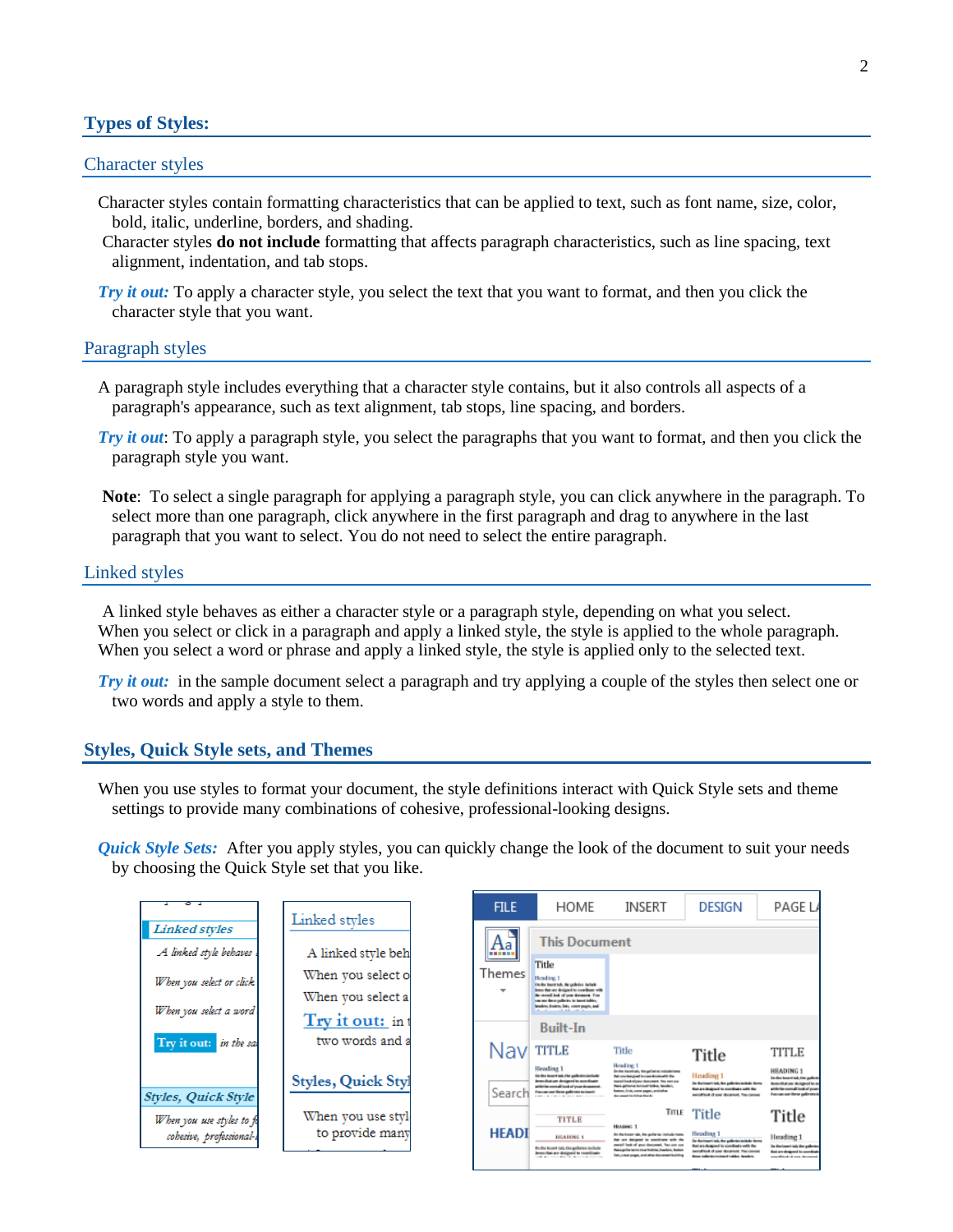*Themes* provide font and color schemes for Quick Style sets

When you apply a theme, you simultaneously apply a font scheme, a color scheme, and a set of graphic effects. The font scheme and color scheme from the theme are carried over into the Quick Style sets.

#### *Try it out:*

On the **Design tab**, in the **Document Formatting** group, click **Change Styles**, point to **Style Set**, and then point to the various style set names.

On the **Design** tab, in the **Themes** group, click on **Themes**, scroll over the various to your document. To apply a theme to your document, click on the icon that rep

#### <span id="page-2-0"></span>**Customized styles**

- If you want formatting choices that are not available from the built-in styles, Quick Style sets, and themes, you can create custom styles to suit your needs. The easiest way to create a custom style is to modify a built-in style and then save it as a new style.
- For example, you might want to format a paragraph of quoted material with a half-inch indent from the left and right margins, single spaced. There is no built-in style to

accommodate this, but you can create a custom style by doing the following:

- 1. Click in the paragraph you want to format.
- 2. On the **Home** tab, click the **Paragraph** Dialog Box Launcher.
- 3. In the **Indentation** section, type **0.5"** in the **Left** and **Right** boxes.
- 4. In the **Spacing** section, in the **Line spacing** list, click **Single**.
- 5. Click **OK**.
- 6. Highlight the paragraph text, click on the drop-down arrow for the **Styles**, and then click **Create a Style**.
- 7. In the **Name** box, type a name for the style, such as **Block quote APA**.
- 8. Click **OK**.
- 9. If you want to modify the style, right click on it in the **Styles Group** and click on **Modify**. In this dialog box, you can choose to have this style as part of this template and then it will be available in all of your documents.
- 10. If you want to remove the style, right click on it in the Styles and click on **Remove from Style Gallery**

# AaBbCcD AaBbCcL Subtle Em... Subtitle AABBCCl AABBCC Subtle Ref... Intense R... 24 Create a Style **Clear Formatting** Apply Styles..

AaBbCcE

Block Qu...

Α

| P<br>53<br>Create New Style from Formatting |
|---------------------------------------------|
| Name:                                       |
| Style 1                                     |
| Paragraph style preview:                    |
| Style1                                      |
| Modify<br>Cancel<br>OK                      |





 $A$ a $BbCcD$ 

APA bloc...

| ١а<br>١a<br>Civic<br>Clarity<br>Composite<br>Concourse |  |  |  |  |
|--------------------------------------------------------|--|--|--|--|
|                                                        |  |  |  |  |
| s themes to view the changes                           |  |  |  |  |
| presents that theme.                                   |  |  |  |  |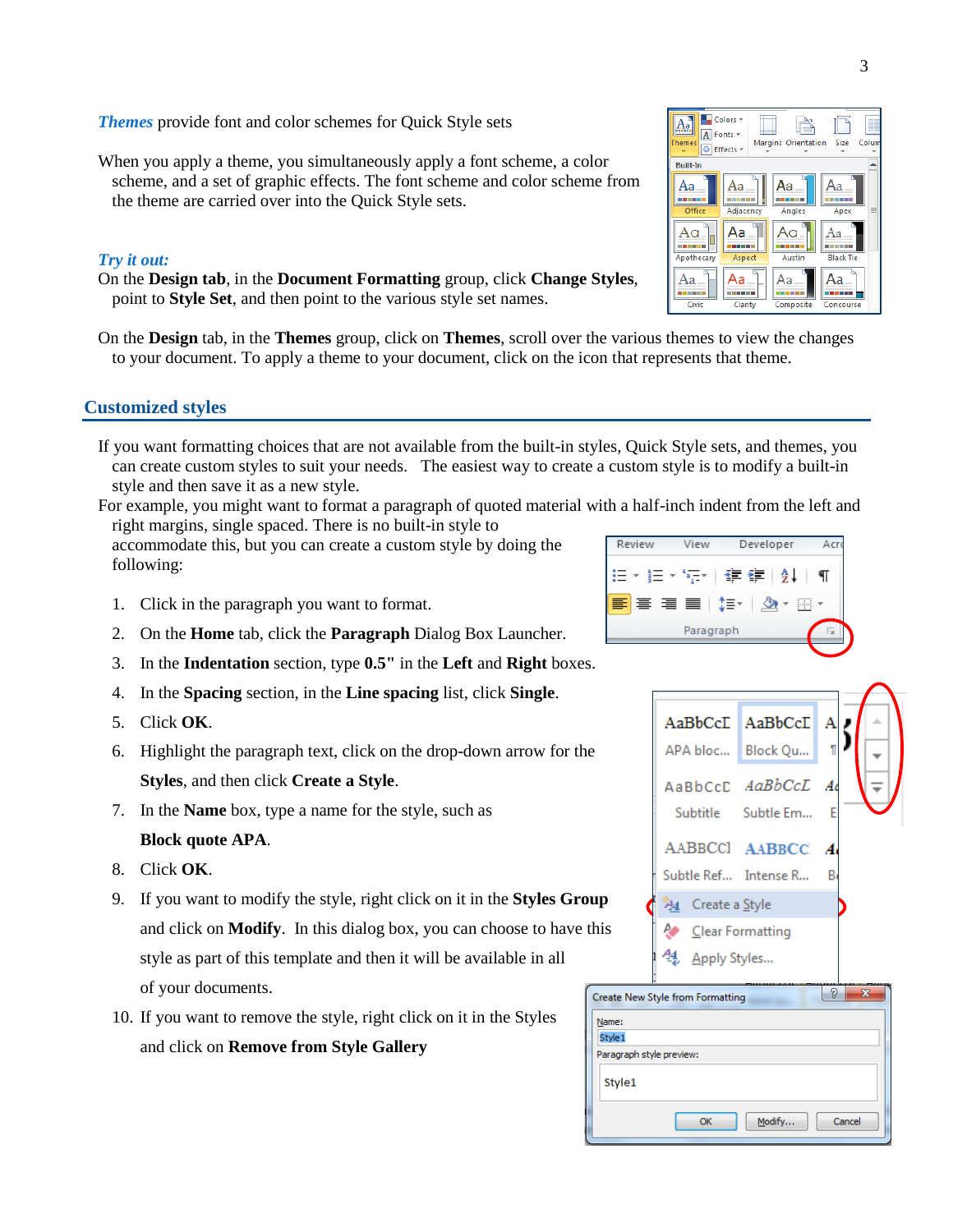#### <span id="page-3-0"></span>**Creating a Table of Contents or a Table of Figures**

Creating a table of contents in your document is easy if you use the heading styles as you create your document.

When you get ready to insert the table of contents into your document, Word will search your document for text that is marked as "Heading 1," "Heading 2," etc... and insert that text into the table of contents. When you create your table of contents this way you can automatically update the table to reflect any changes you make to your document.

#### <span id="page-3-1"></span>Create a table of contents from the gallery

After you mark the entries for your table of contents, you are ready to build it.

- 1. Click where you want to insert the table of contents, usually at the beginning of a document.
- 2. On the **References** tab, in the **Table of Contents** group, click **Table of Contents**, and then click the table of contents style that you want.

| <b>Built-In</b> | ि Add Text ™<br>Update Table<br>Table of<br>Contents <b>*</b> | <b>The Insert Endnote</b><br>AR<br>AB Next Footnote ▼<br>Insert<br>Insert<br><b>Show Notes</b><br>Footnote<br>Citation: |  |  |  |
|-----------------|---------------------------------------------------------------|-------------------------------------------------------------------------------------------------------------------------|--|--|--|
|                 | <b>Automatic Table 1</b>                                      |                                                                                                                         |  |  |  |
|                 |                                                               |                                                                                                                         |  |  |  |
| <b>Contents</b> |                                                               |                                                                                                                         |  |  |  |
|                 |                                                               |                                                                                                                         |  |  |  |
|                 |                                                               |                                                                                                                         |  |  |  |
|                 |                                                               |                                                                                                                         |  |  |  |
|                 |                                                               |                                                                                                                         |  |  |  |
|                 | <b>Automatic Table 2</b>                                      |                                                                                                                         |  |  |  |
|                 |                                                               |                                                                                                                         |  |  |  |
|                 | <b>Table of Contents</b>                                      |                                                                                                                         |  |  |  |
|                 |                                                               |                                                                                                                         |  |  |  |
|                 |                                                               |                                                                                                                         |  |  |  |
|                 |                                                               |                                                                                                                         |  |  |  |
|                 |                                                               |                                                                                                                         |  |  |  |
|                 | <b>Manual Table</b>                                           |                                                                                                                         |  |  |  |
|                 |                                                               |                                                                                                                         |  |  |  |
|                 | <b>Table of Contents</b>                                      |                                                                                                                         |  |  |  |
|                 | 1                                                             |                                                                                                                         |  |  |  |
| 3               |                                                               |                                                                                                                         |  |  |  |
|                 |                                                               |                                                                                                                         |  |  |  |
|                 | $\cdots$                                                      |                                                                                                                         |  |  |  |
| G               | More Table of Contents from Office.com                        | ь                                                                                                                       |  |  |  |
| Hì              | Insert Table of Contents                                      |                                                                                                                         |  |  |  |
| R               | <b>Remove Table of Contents</b>                               |                                                                                                                         |  |  |  |
|                 | Save Selection to Table of Contents Gallery                   |                                                                                                                         |  |  |  |

#### <span id="page-3-2"></span>Create a custom table of contents

- 1. On the **References** tab, in the **Table of Contents** group, click **Table of Contents**, and then click **Insert Table of Contents**.
- 2. In the **Table of Contents** dialog box, do any of the following:
	- To change how many heading levels are displayed in the table of contents, enter the number that you want in the box next to **Show levels**, under **General**.
	- To change the overall look of your table of contents, click a different format in the **Formats** list. You can see what your choice looks like in the **Print Preview** and **Web Preview** areas.
	- To change the type of line that appears between the entry text and the page number, click an option in the **Tab leader** list.

| <b>Table of Contents</b>                                       |                  | P<br>$\mathbf{x}$                        |
|----------------------------------------------------------------|------------------|------------------------------------------|
| Table of Contents<br>Index                                     | Table of Figures | <b>Table of Authorities</b>              |
| <b>Print Preview</b>                                           |                  | <b>Web Preview</b>                       |
|                                                                |                  | $\sqcap$ eading 1                        |
|                                                                |                  | $\Box$ eading 2                          |
|                                                                |                  | $H$ eading 3                             |
| Show page numbers                                              |                  | V Use hyperlinks instead of page numbers |
| V Right align page numbers                                     |                  |                                          |
| Tab leader:                                                    | ▼                |                                          |
| General<br>From template<br>Formats:<br>÷<br>з<br>Show levels: | ▼                |                                          |
|                                                                |                  | Modify<br>Options                        |
|                                                                |                  | Cancel<br>ОК                             |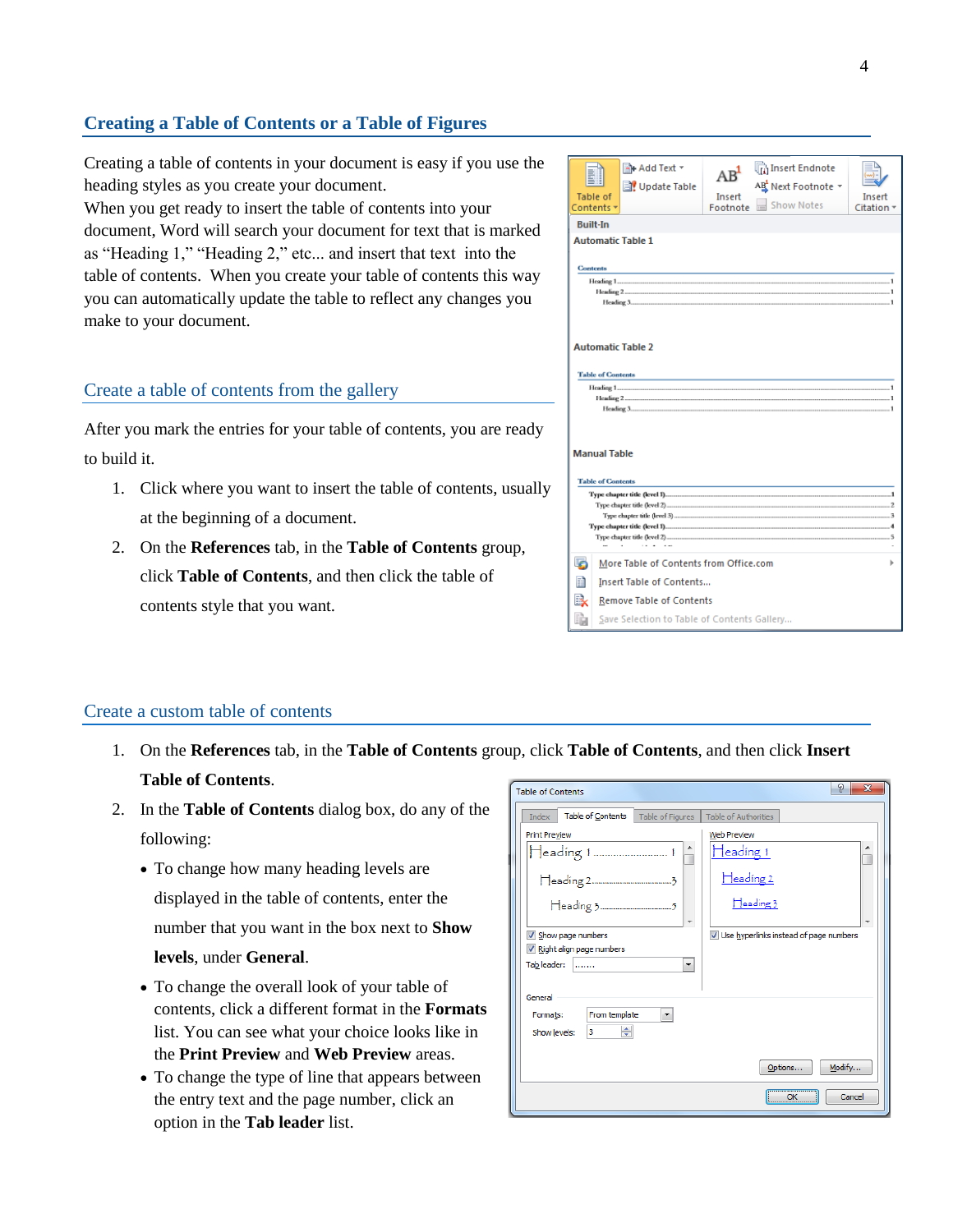- To change the way heading levels are displayed in the table of contents, click **Modify**. In the **Style** dialog box, click the level that you want to change, and then click **Modify**. In the **Modify Style** dialog box, you can change the font, the size, and the amount of indentation.
- 3. Choose a table of contents to fit the document type:
	- **Printed document** If you are creating a document that readers will read on a printed page, create a table of contents in which each entry lists both the heading and the page number where the heading appears. Readers can turn to the page that they want.
	- **Online document** For a document that readers will read online in Word, you can format the entries in the table of contents as hyperlinks, so that readers can go to a heading by clicking its entry in the table of contents.

#### **Update the table of contents**

If you added or removed headings or other table of contents entries in your document, you can quickly update the table of contents.

- 1. On the **References** tab, in the **Table of Contents** group, click **Update Table**.
- 2. Click **Update page numbers only** or **Update entire table**.

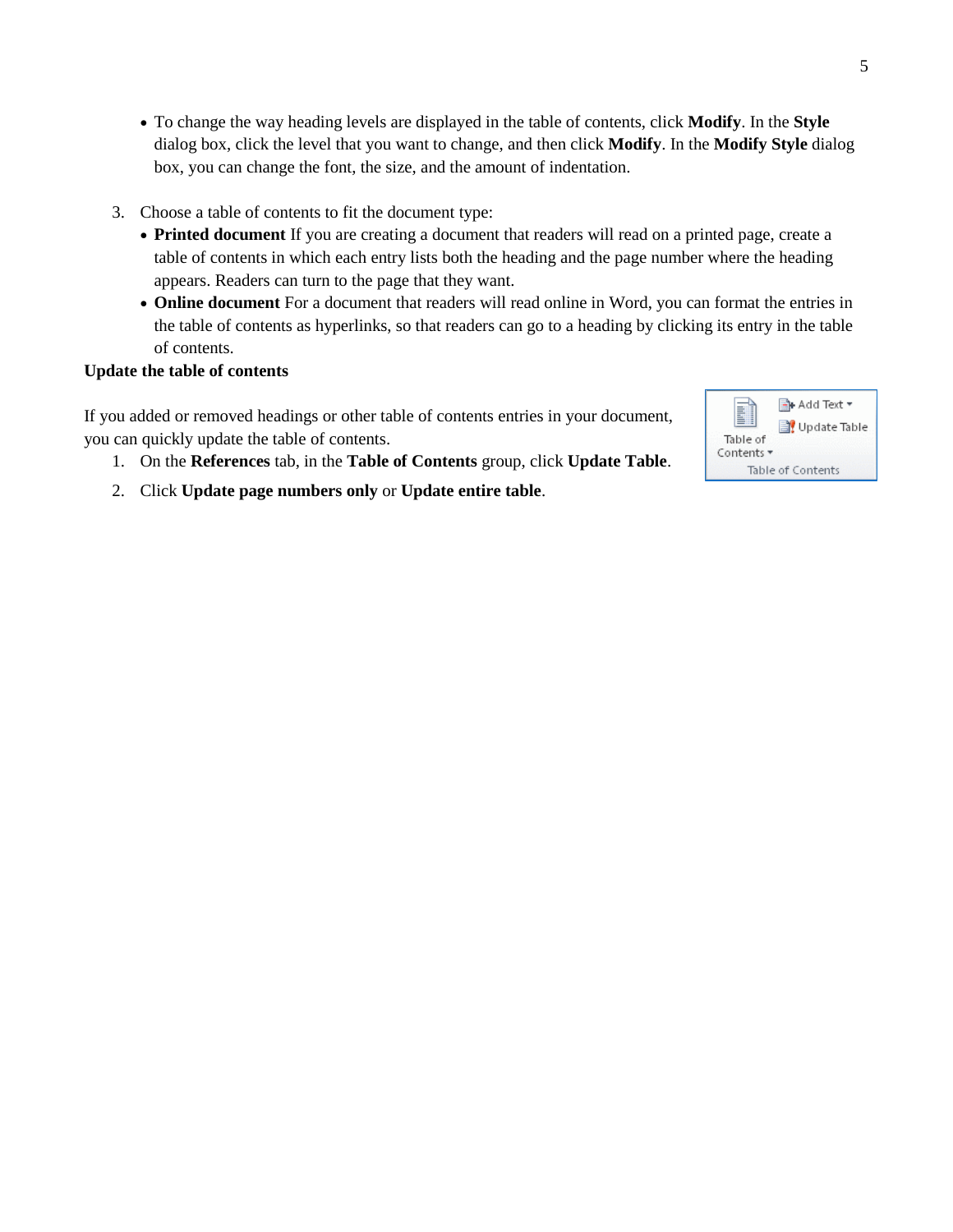#### <span id="page-5-0"></span>**Page and Section Breaks**

Word will automatically insert a page break when you reach the end of a page, but sometimes you want a page break before you that. You can insert a manual page break or set up rules to control where automatic page breaks are placed.

#### <span id="page-5-1"></span>Page Breaks

#### <span id="page-5-2"></span>Insert a manual page break

- 1. Click where you want to start a new page.
- 2. On the **Insert** tab, in the **Pages** group, click **Page Break**.

#### <span id="page-5-3"></span>Prevent page breaks in the middle of a paragraph

- 1. Select the paragraph that you want to prevent from breaking onto two pages.
- 2. On the **Page Layout** tab, click the **Paragraph** Dialog Box Launcher, and then click the **Line and Page Breaks** tab.
- 3. Select the **Keep lines together** check box.

#### <span id="page-5-4"></span>Prevent page breaks between paragraphs

- 1. Select the paragraphs that you want to keep together on a single page.
- 2. On the **Page Layout** tab, click the **Paragraph** Dialog Box Launcher, and then click the **Line and Page Breaks** tab.
- 3. Select the **Keep with next** check box.

#### <span id="page-5-5"></span>Specify a page break before a paragraph

- 1. Click the paragraph that you want to follow the page break.
- 2. On the **Page Layout** tab, click the **Paragraph** Dialog Box Launcher, and then click the **Line and Page Breaks** tab.
- 3. Select the **Page break before** check box.

#### <span id="page-5-6"></span>Place at least two lines of a paragraph at the top or bottom of a page

A professional-looking document never ends a page with just one line of a new paragraph or starts a page with only the last line of a paragraph from the previous page. The last line of a paragraph by itself at the top of a page is known as a widow. The first line of a paragraph by itself at the bottom of a page is known as an orphan.

- 1. Select the paragraphs in which you want to prevent widows and orphans.
- 2. On the **Page Layout** tab, click the **Paragraph** Dialog Box Launcher, and then click the **Line and Page Breaks** tab.
- 3. Select the **Widow/Orphan control** check box. Note: This option is turned on by default.

| <sup>)</sup> aragraph                      |  |  |
|--------------------------------------------|--|--|
| Indents and Spacing   Line and Page Breaks |  |  |
| Pagination                                 |  |  |
| V Widow/Orphan control                     |  |  |
| Keep with next                             |  |  |
| Keep lines together                        |  |  |
| <b>Net also entity Page break</b> before   |  |  |
| Formatting exceptions                      |  |  |
| Suppress line numbers                      |  |  |
| Don't hyphenate                            |  |  |
| Textbox options                            |  |  |
| Tight wrap:                                |  |  |
| None                                       |  |  |
|                                            |  |  |

Cover

Page -

Blank

Page

Pages

Page

Break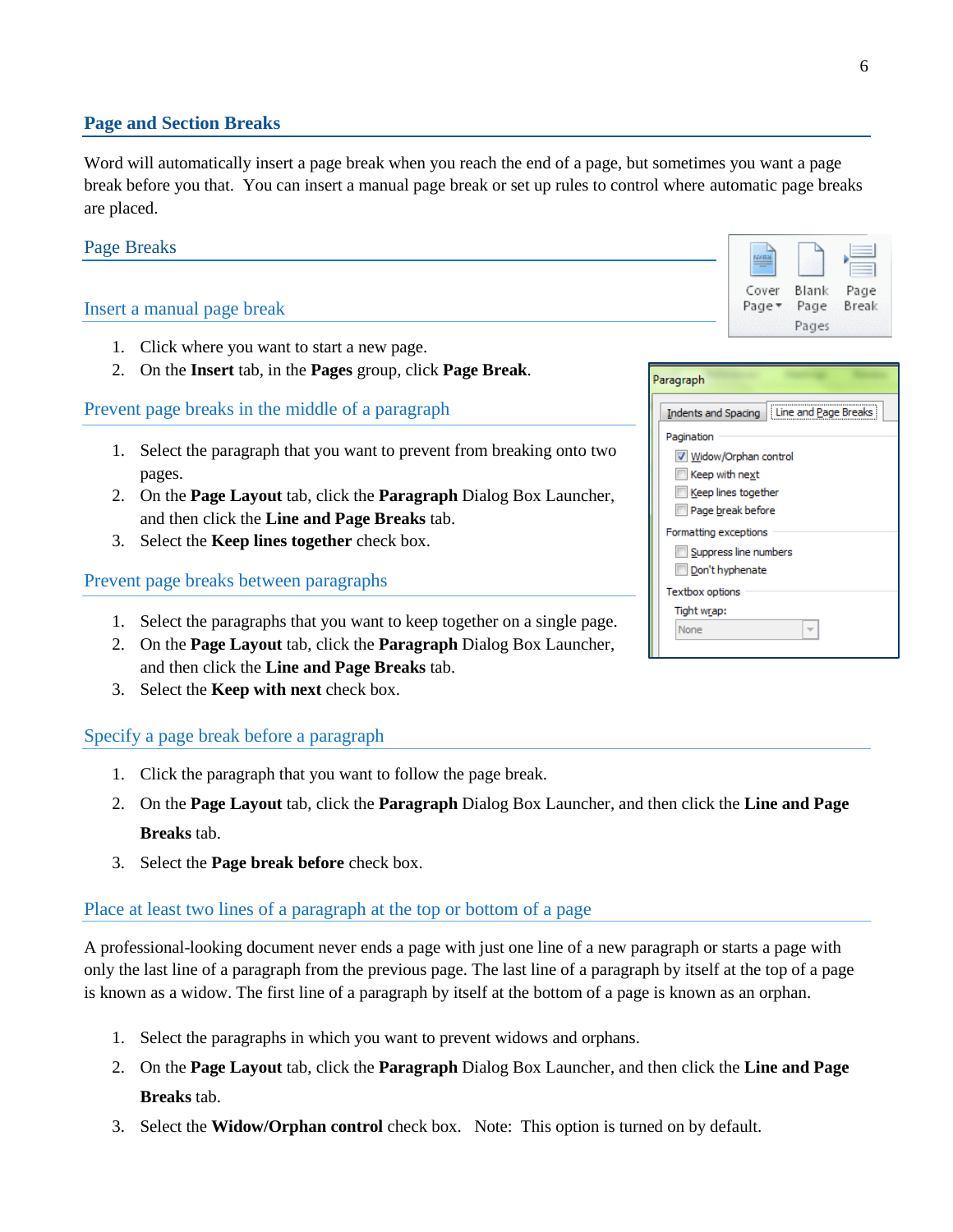#### <span id="page-6-0"></span>Delete a page break

You cannot delete the page breaks that Word inserts automatically. You can delete any page breaks that you insert manually.

- 1. Click **Draft**.
- 目的马车目
- 2. Select the page break by clicking in the margin next to the dotted line.



#### <span id="page-6-1"></span>Section Breaks

You can use section breaks to change the layout or formatting of a page or pages in your document. For example, you can lay out part of a single-column page as two columns. You can separate the chapters in your document so that the page numbering for each chapter starts at 1. You can also create a different header or footer for a section of your document.

Section formatted as a single column

2 Section formatted as two columns



#### <span id="page-6-2"></span>Insert a section break

- 1. On the **Page Layout** tab, in the **Page Setup** group, click **Breaks**.
- 2. Click the type of section break that you want to use

| Margins Orientation Size Columns |            | Breaks *<br>≹ि Line Numbers ▼<br>$b_c^a$ Hyphenation $\sim$ |
|----------------------------------|------------|-------------------------------------------------------------|
|                                  | Page Setup | 1 M                                                         |

#### <span id="page-6-3"></span>Types of section breaks that you can insert

The following examples show the types of section breaks that you can insert. (In each illustration, the double dotted line represents a section break.)



#### *Next Page*

The **Next Page** command inserts a section break and starts the new section on the next page. This type of section break is especially useful for starting new chapters in a document.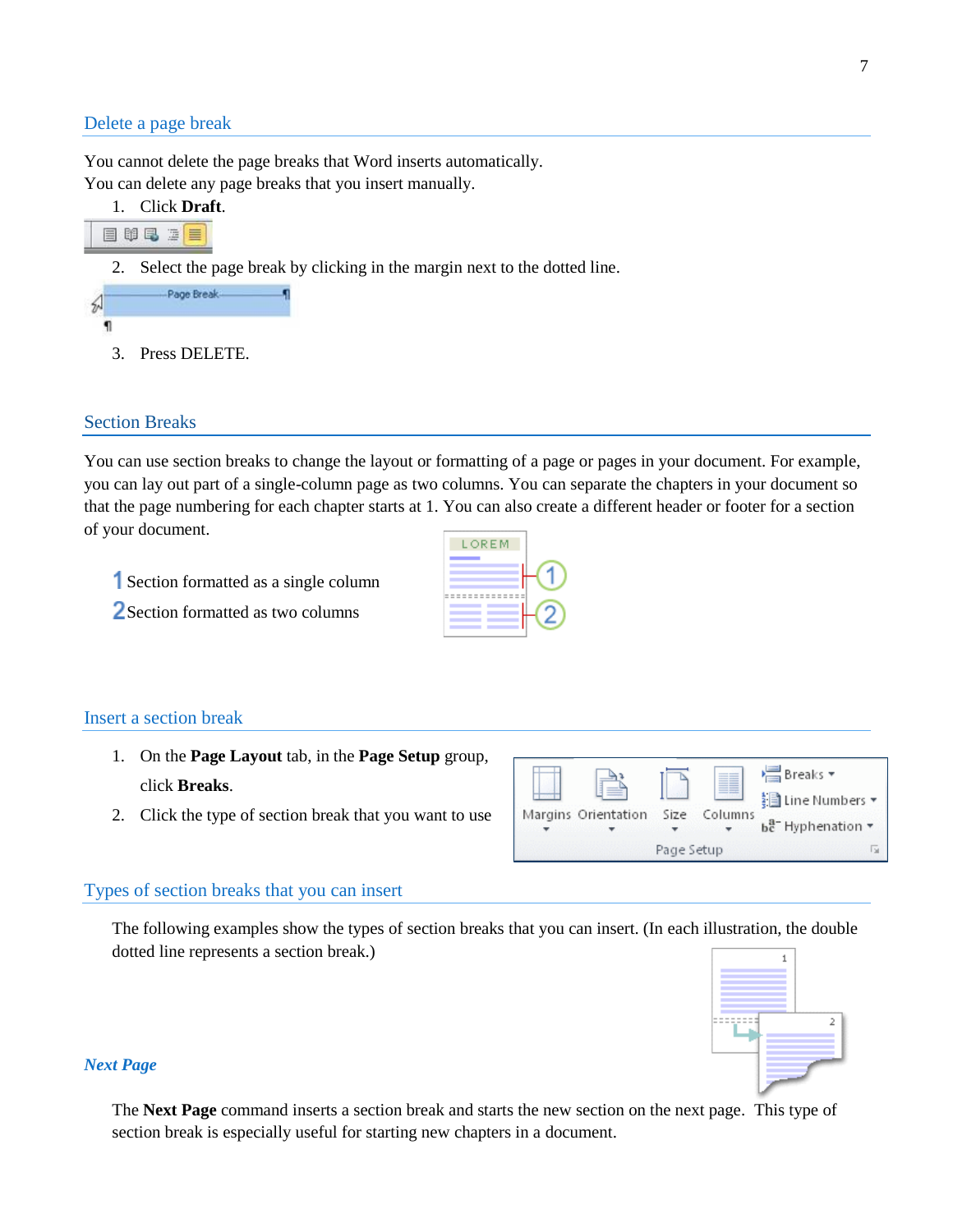#### *Continuous*

The **Continuous** command inserts a section break and starts the new section on the same page. A continuous section break is useful for creating a formatting change, such as a different number of columns, on a page.

#### *Even Page or Odd Page*

The **Even Page** or **Odd Page** command inserts a section break and starts the new section on the next even-numbered or odd-numbered page. If you want document chapters always to begin on an odd page or on an even page, use the **Odd page** or **Even page** section break option.

#### <span id="page-7-0"></span>Change the document layout or formatting

- *1.* Click where you want to make a formatting change. *You might want to select a portion of the document around which to insert a pair of section breaks.*
- 2. On the **Page Layout** tab, in the **Page Setup** group, click **Breaks**.
- 3. In the **Section Breaks** group, click the section break type that fits the type of formatting change that you want to make.
- 4. Now you can make your formatting changes to that section of your document.

#### <span id="page-7-1"></span>Change the header or footer in one section

When you add a section break, Word automatically continues to use the header and footer from the previous section. To use a different header or footer in a section, you need to break the link between the sections.

- 1. On the **Insert** tab, in the **Header & Footer** group, click **Header** or **Footer**.
- 2. Click **Edit Header** or **Edit Footer**.
- 3. On the **Design** tab (under **Header & Footer Tools**), in the **Navigation** group, click **Link to Previous** to turn it off.



|         | ■ Orientation ▼ Breaks ▼ |                               |
|---------|--------------------------|-------------------------------|
|         | $\sqrt{ }$ Size $\tau$   | ई ∃ Line Numbers ▼            |
| Margins | <b>EE</b> Columns ▼      | $b_c^{a-}$ Hyphenation $\tau$ |
|         | Page Setup               |                               |

| 5                               |  |
|---------------------------------|--|
| -----------<br>-----------<br>6 |  |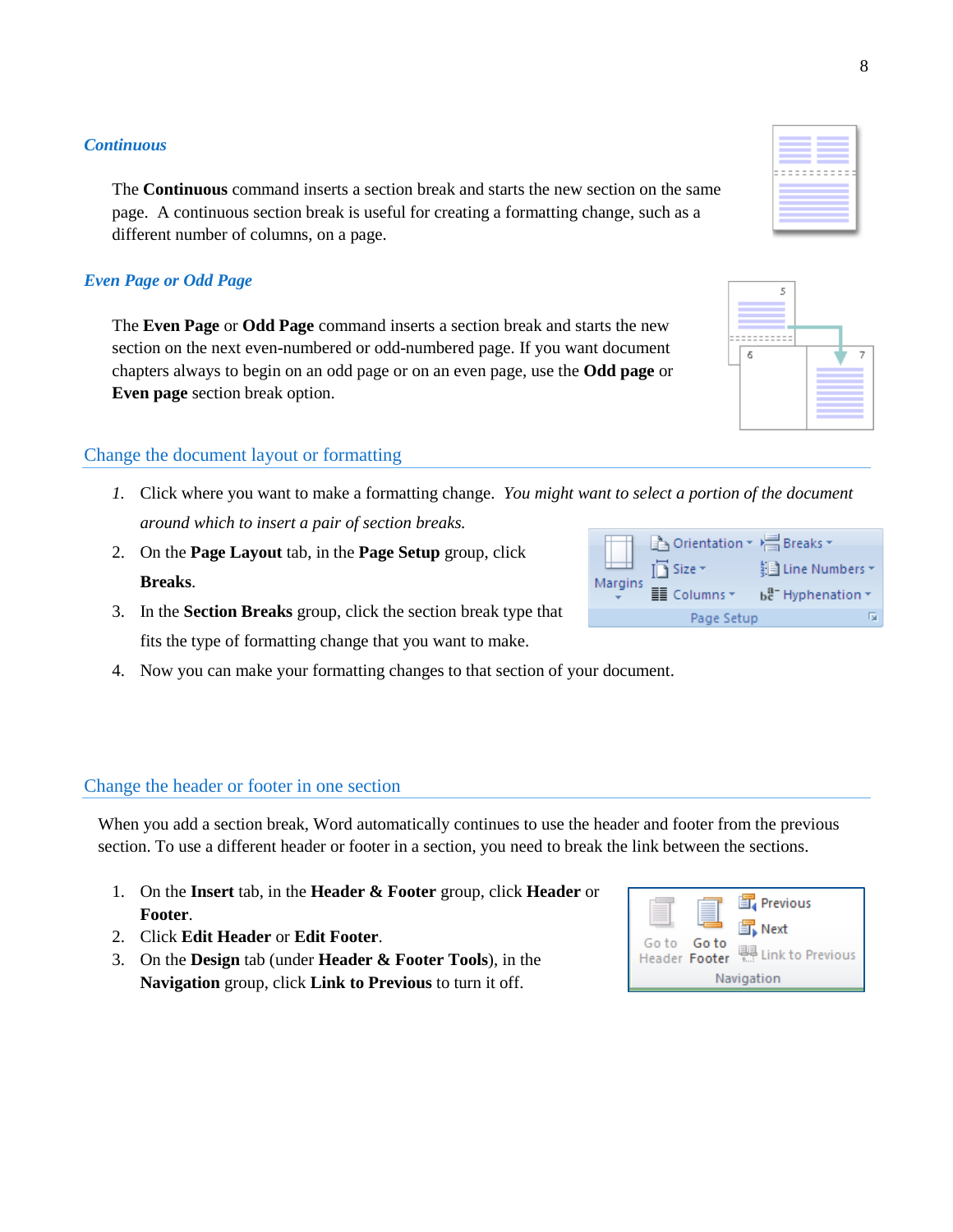#### <span id="page-8-0"></span>**Page Numbering**

#### <span id="page-8-1"></span>Start numbering on the second page with 2

If the document does not yet use page numbers, the steps that you follow are slightly different than the steps that you follow if the document already has page numbers.

<span id="page-8-2"></span>Documents that do not yet use page numbers

- 1. Follow these steps for inserting page numbers.
- 2. On the first page of the document, double-click in the header or footer area.
- 3. Under **Header & Footer Tools**, on the **Design** tab, in the **Options** group, select the **Different First Page** check box.
- 4. If you want the first page to use a header or footer that does not include a page number, click in the **First Page Header** or **First Page Footer** area, and insert the header or footer that you want.

#### <span id="page-8-3"></span>Documents that already use page numbers

- 1. On the first page of the document, double-click in the header or footer area.
- 2. Under **Header & Footer Tools**, on the **Design** tab, in the **Options** group, select the **Different First Page** check box.

Note If the **Different First Page** check box is already selected, do not clear it. Instead, delete the page number in the **First Page Header** or **First Page Footer** area.

3. If you want the first page to use a header or footer that does not include a page number, insert the header or footer that you want while the cursor is in the **First Page Header** or **First Page Footer** area.

<span id="page-8-4"></span>Start numbering on the second page with 1

If the document does not yet use page numbers, the steps that you follow are slightly different than the steps that you follow if the document already has page numbers.

#### <span id="page-8-5"></span>Documents that do not yet use page numbers

- 1. Double-click in the header or footer area.
- 2. Under **Header & Footer Tools**, on the **Design** tab, in the **Options** group, select the **Different First Page** check box.
- 3. In the **Header & Footer** group, click **Page Number**, and then click **Format Page Numbers**.
- 4. In the **Start at** box, type **0**.
- 5. If you want the first page to use a header or footer that does not include a page number, insert the header or footer that you want while the cursor is in the **First Page Header** or **First Page Footer** area.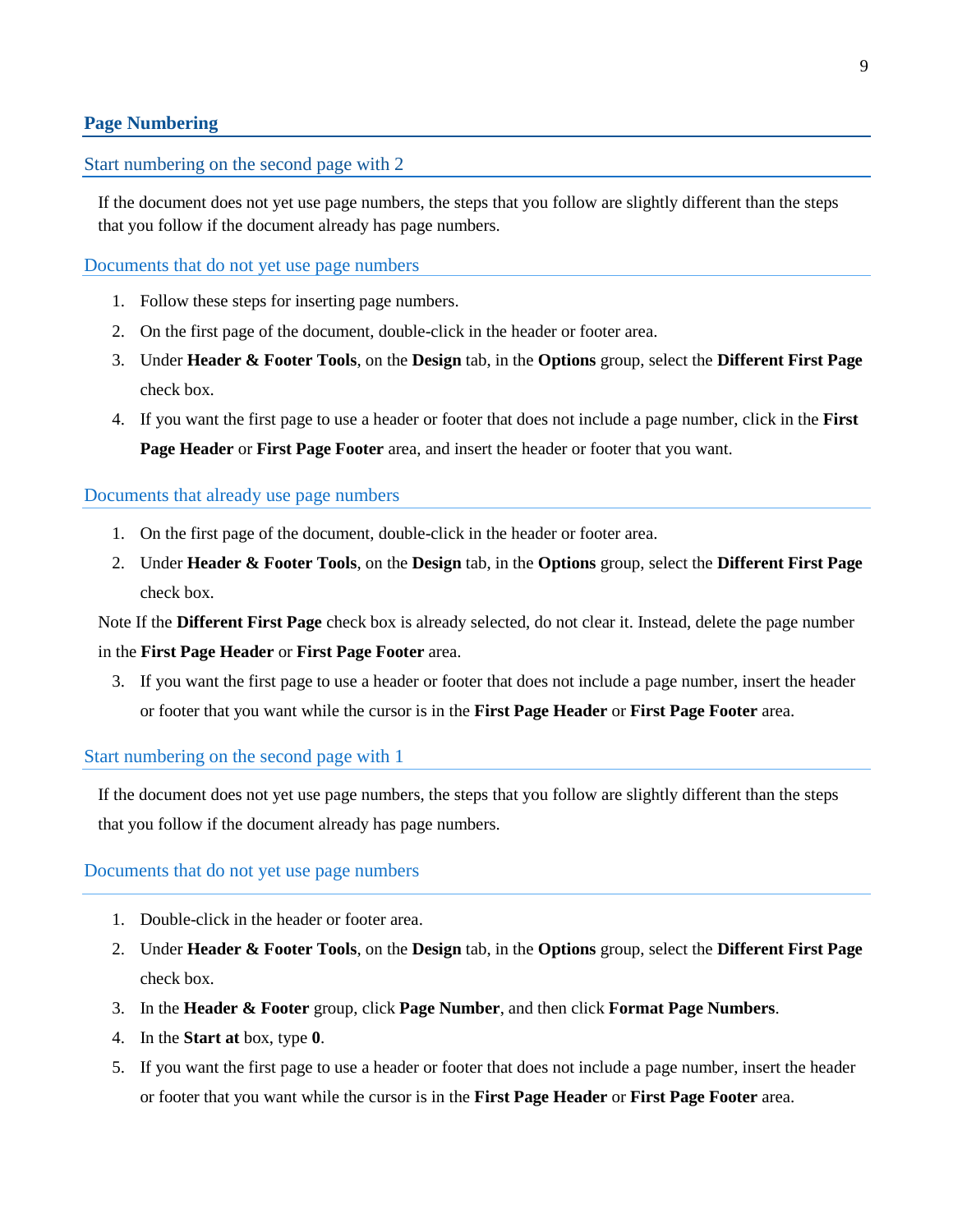#### <span id="page-9-0"></span>Documents that already use page numbers

- 1. On the first page of the document, double-click in the header or footer area.
- 2. Under **Header & Footer Tools**, on the **Design** tab, in the **Options** group, select the **Different First Page** check box.

Note If the **Different First Page** check box is already selected, do not clear it. Instead, delete the page number in the **First Page Header** or **First Page Footer** area.

- 3. In the **Header & Footer** group, click **Page Number**, and then click **Format Page Numbers**.
- 4. In the **Start at** box, type **0**.
- 5. If you want the first page to use a header or footer that does not include a page number, insert the header or footer that you want while the cursor is in the **First Page Header** or **First Page Footer** area.

For more information about creating headers and footers, see [Insert headers and footers.](http://office.microsoft.com/en-us/word-help/redir/HP001226486.aspx?CTT=5&origin=HP001226513)

For more information on number formatting, see [Add and format page numbers](http://office.microsoft.com/en-us/word-help/add-and-format-page-numbers-HP001226513.aspx#BM4)

#### <span id="page-9-1"></span>Number pages differently in different sections

- 1. Click at the beginning of the page where you want to start, stop, or change the header, footer, or page numbering.
- 2. On the **Page Layout** tab, in the **Page Setup** group, click **Breaks**.

|  | Margins Orientation Size |            | Columns | PS Breaks ▼<br>≹ Line Numbers ▼<br>$b_c^a$ Hyphenation $\sim$ |
|--|--------------------------|------------|---------|---------------------------------------------------------------|
|  |                          | Page Setup |         |                                                               |

- 3. Under **Section Breaks**, click **Next Page**.
- 4. On the page that follows the section break, double-click in the header area or the footer area (near the top of the page or near the bottom of the page). This opens the **Design** tab under **Header & Footer Tools**.
- 5. On the **Design** tab, in the **Navigation** group, click **Link to Previous** to turn it off.
- 6. Now add your page number to the header or footer
- 7. To choose a numbering format or the starting number, click **Page Number** in the **Header & Footer** group, click **Format Page Numbers**, click the format that you want and the **Start at** number that you want to use, and then click **OK**.
- 8. To return to the body of your document, click **Close Header and Footer** on the **Design** tab (under **Header & Footer Tools**).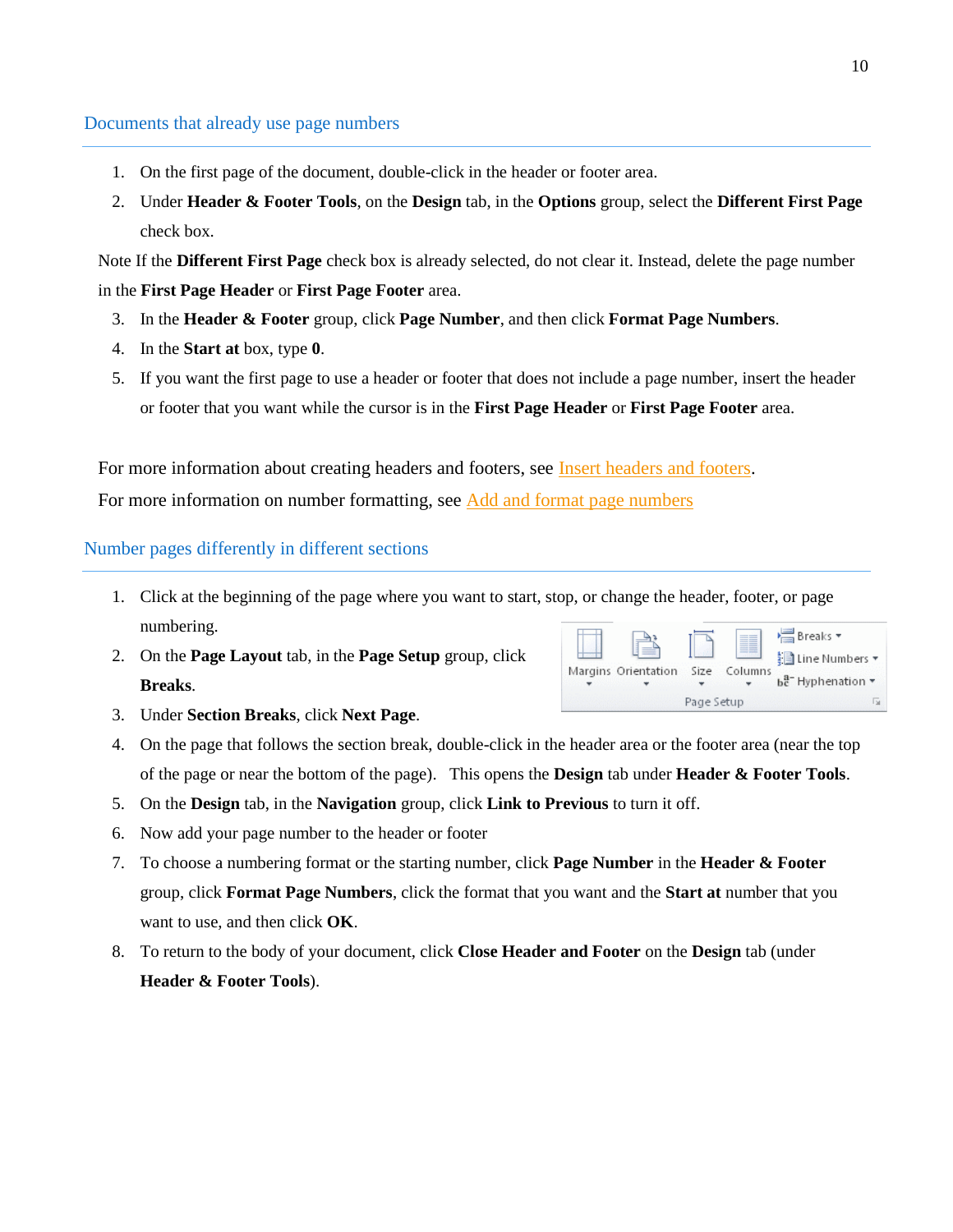### <span id="page-10-0"></span>**Creating Table and Figure Captions**

You can add captions to figures, equations, or other objects. You can also use those captions to create a table of the captioned items for example, a table of figures or a table of equations.

1. Right-click on the object (table, equation, figure, or another object) that you want to add a caption to.

 $\sqrt{ }$ 

- 2. Click on **Insert Caption**
- 3. In the **Label** list, select the label that best describes the object, such as a picture or equation. If the list doesn't provide the correct label, click **New Label**, type the new label in the

**Label** box, and then click **OK**.

- 4. Type any text, including punctuation that you want to appear after the label.
- 5. Select any other options you want.

OR

- 6. Select the object (table, equation, figure, or another object) that you want to add a caption to.
- 7. On the **References** tab, in the **Captions** group, click **Insert Caption**.
- 8. In the **Label** list, select the label that best describes the object, such as a picture or equation. If the list doesn't provide the correct label, click **New Label**, type the new label in the **Label** box, and then click **OK**.
- 9. Type any text, including punctuation that you want to appear after the label.
- 10. Select any other options you want.

#### <span id="page-10-1"></span>References:

Microsoft Office: <http://office.microsoft.com/en-us/?CTT=97>

Table of Contents Information:

[http://office.microsoft.com/en-us/word-](http://office.microsoft.com/en-us/word-help/results.aspx?filter=1&ck=1&av=zwd140&qu=Table%20of%20Contents&sp=off)

[help/results.aspx?filter=1&ck=1&av=zwd140&qu=Table%20of%20Contents&sp=off](http://office.microsoft.com/en-us/word-help/results.aspx?filter=1&ck=1&av=zwd140&qu=Table%20of%20Contents&sp=off)

| an             | Caption                | سمسا                              |  |  |  |
|----------------|------------------------|-----------------------------------|--|--|--|
|                | Caption:               |                                   |  |  |  |
|                | Table 1: Workshop List |                                   |  |  |  |
| op             | Options                |                                   |  |  |  |
| e <sub>2</sub> | Label:                 | Table                             |  |  |  |
|                | Position:              | Above selected item               |  |  |  |
|                |                        | Exclude label from caption        |  |  |  |
|                | New Label              | Numbering<br>Delete Label         |  |  |  |
| nd             | AutoCaption            | Cancel<br>OK                      |  |  |  |
|                | nt Formatting          | Wednesday, October 26, 2011<br>12 |  |  |  |
|                |                        |                                   |  |  |  |

|        | Insert Table of Figures     |
|--------|-----------------------------|
|        | <b>目</b> , Update Table     |
| Insert | Caption [1] Cross-reference |
|        | Captions                    |

 $\sqrt{2}$